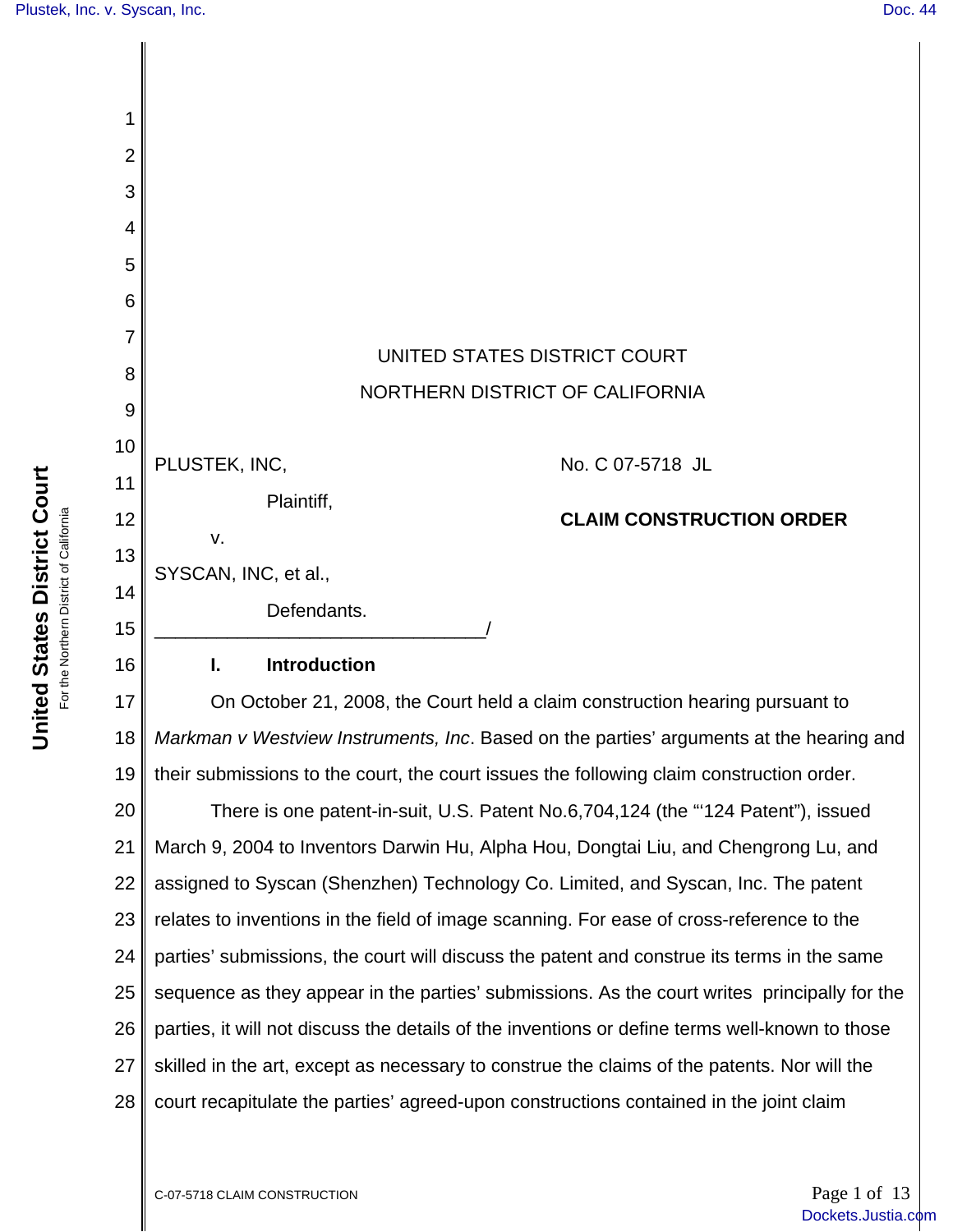United States District Court **United States District Court** For the Northern District of California For the Northern District of California 3

1 2 construction and prehearing statement, Doc #35, to the extent the court agrees with those constructions.

### **II. Applicable Law**

4 5 6 7 8 9 10 11 12 The construction of patent claims is a question of law to be determined by the court. *Markman v Westview Instruments, Inc*, 517 US 370 (1996). The goal of claim construction is "to interpret what the patentee meant by a particular term or phrase in a claim." *Renishaw PLC v Marposs Societa per Azioni*, 158 F3d 1243, 1249 (Fed Cir 1998). In determining what a patentee meant by a term or phrase, the court looks first to the claim itself: The claims of the patent provide the concise formal definition of the invention. They are the numbered paragraphs which "particularly [point] out and distinctly [claim] the subject matter which the applicant regards as his invention." 35 USC § 112. One must look to these words to determine whether there has been infringement.

13 14 15 16 17 18 19 20 21 22 23 24 25 Courts "cannot alter what the patentee has chosen to claim as his invention." *SSIH Equipment SA v. U.S. Int'l Trade Comm'n.,* 718 F.2d 365, 378 (Fed. Cir. 1983)*.* It is entirely proper to use the specification to interpret what the patentee meant by a word or phrase in the claim. *EI Du Pont de Nemours & Co v Phillips Petroleum Co*, 849 F2d 1430, 1433 (Fed Cir 1988). However, this does not include adding an extraneous limitation, that is, one that is not required by the specification. *Id.* "The claims define the scope of the right to exclude; the claim construction inquiry, therefore, begins and ends in all cases with the actual words of the claim." *Renishaw*, 158 F3d at 1248. "The words used in the claim are viewed through the viewing glass of a person skilled in the art." *Brookhill-Wilk 1, LLC v Intuitive Surgical, Inc*, 326 F3d 1215, 1220 (Fed Cir 2003) (citing *Tegal Corp v Tokyo Electron Am, Inc,* 257 F3d 1331, 1342 (Fed Cir 2001)). " Without an express intent to impart a novel meaning to claim terms, an inventor's claim terms take on their ordinary meaning." *York Prods, Inc v Central Tractor Farm & Family Ctr*, 99 F3d 1568, 1572 (Fed Cir 1996).

26 27 28 The court may, if necessary, consult a variety of sources to determine the ordinary and customary meaning of a claim term, including "the words of the claims themselves, the remainder of the specification, the prosecution history, and extrinsic evidence concerning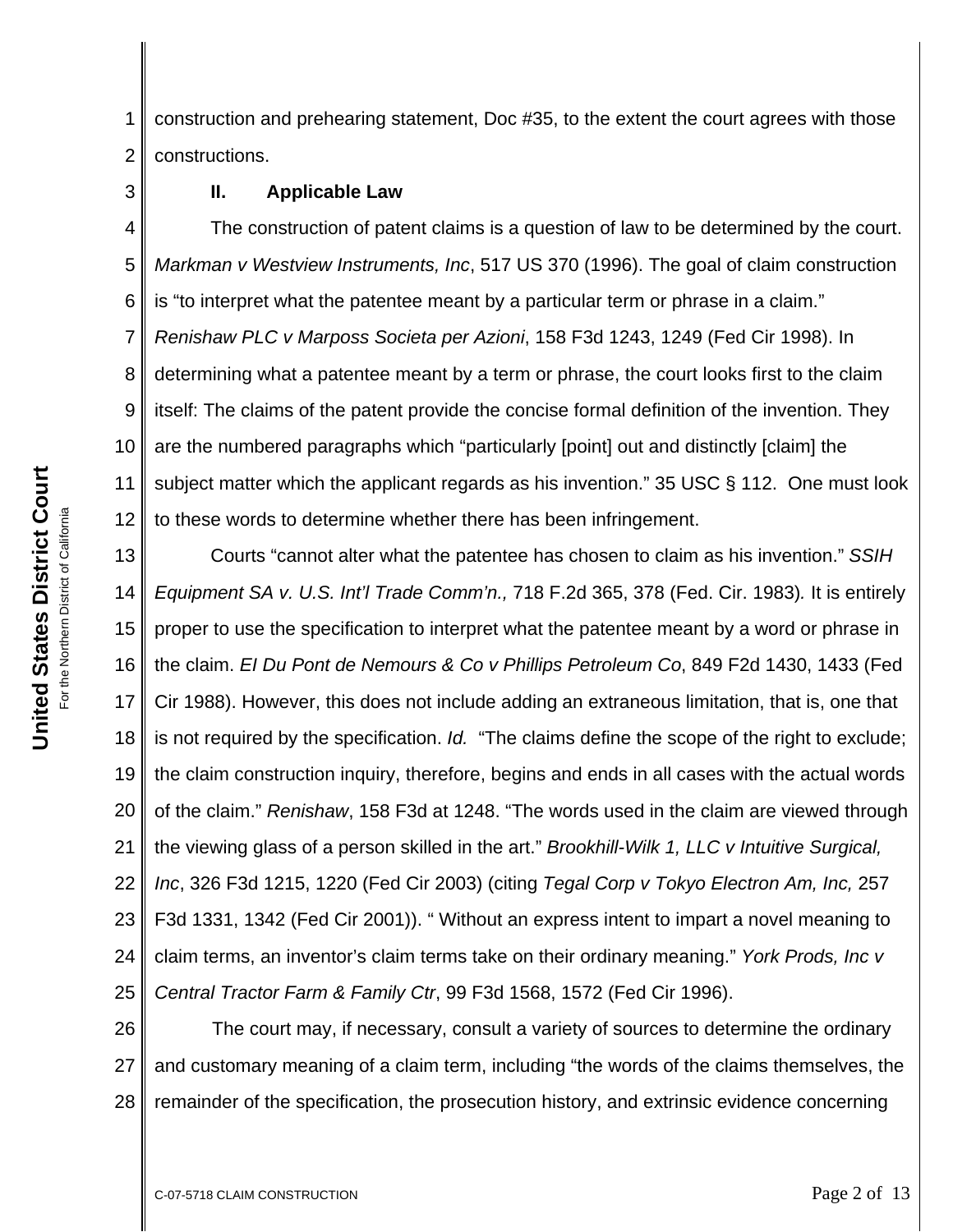1 2 relevant scientific principles, the meaning of technical terms, and the state of the art." *Innova/Pure Water, Inc v Safari Water*, 381 F3d 1111, 1116 (Fed Cir 2004).

3 4 5 6 7 8 9 10 11 12 The court begins its construction of claim terms by consulting intrinsic evidence of the scope and meaning of disputed claim terms, which includes the claims, the specification, and the prosecution history (if in evidence). *Lacks Industries, Inc v McKechnie Vehicle Components USA, Inc*, 322 F3d 1335, 1341 (Fed Cir 2003). "If upon examination of this intrinsic evidence the meaning of the claim language is sufficiently clear, resort to 'extrinsic' evidence, such as treatises and technical references, as well as expert testimony when appropriate, should not be necessary." *Digital Biometrics, Inc, v Identix, Inc*, 149 F3d 1335, 1344 (Fed Cir 1998). "[I]f after consideration of the intrinsic evidence, there remains doubt as to the exact meaning of the claim terms, consideration of extrinsic evidence may be necessary to determine the proper construction." *Id.* 

13 14 15 16 17 18 19 20 21 22 23 24 25 26 27 Although extrinsic evidence such as expert and inventor testimony, dictionaries and learned treatises can shed useful light on the relevant art, it is less significant than the intrinsic record in determining the legally operative meaning of claim language. *Phillips v AWH Corp*, 415 F3d 1303, 1317 (Fed Cir 2005). "[A] court may constrict the ordinary meaning of a claim term in one of four ways[:]" (1) "if the patentee acted as his own lexicographer and clearly set forth a definition of the disputed claim in either the specification or prosecution history;" (2) if the intrinsic evidence shows that the patentee distinguished the term from prior art on the basis of a particular embodiment, expressly disclaimed subject matter, or described a particular embodiment as important to the invention; (3) "if the term chosen by the patentee so deprives the claim of clarity as to require resort to other intrinsic evidence for a definite meaning; and (4) "if the patentee phrased the claim in step- or means-plus-function format," then "a claim term will cover nothing more than the corresponding structure or step disclosed in the specification, as well as equivalents thereto." *CCS Fitness, Inc v Brunswick Corp*, 288 F3d 1359, 1366-67 (Fed Cir 2002) (internal citations and quotation marks omitted).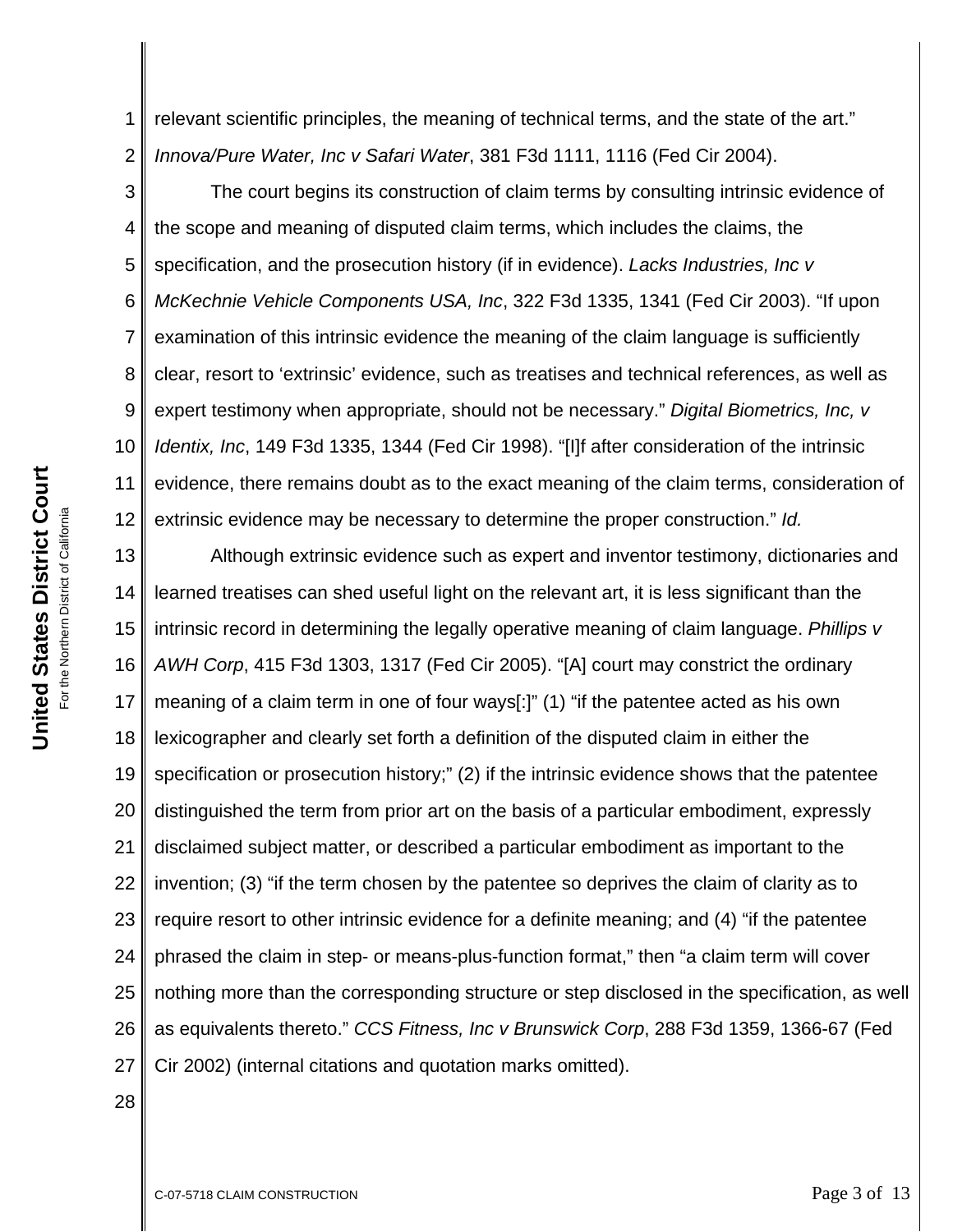1 2 3 4 5 6 7 8 9 10 11 12 Limitations from the specification, such as from the preferred embodiment, cannot be read into the claims absent an express intention to do so. *Teleflex, Inc v Ficosa North Am Corp*, 299 F3d 1313, 1326 (Fed Cir 2002) ("The claims must be read in view of the specification, but limitations from the specification are not to be read into the claims."). But "a construction that excludes a preferred embodiment 'is rarely, if ever, correct.'" *C R Bard, Inc v US Surgical Corp*, 388 F3d 858, 865 (Fed Cir 2004) (citing *Vitronics Corp. v. Conceptronic, Inc.,* 90 F3d 1576 at 1583 (Fed. Cir. 1996)). Conversely, if "the specification makes clear that the invention does not include a particular feature, that feature is deemed to be outside the reach of the claims of the patent, even though the language of the claims, read without reference to the specification, might be considered broad enough to encompass the feature in question." *SciMed Life Systems, Inc v Advanced Cardiovascular Systems, Inc,* 242 F3d 1337, 1341 (Fed Cir 2001).

13 14 With these legal principles in mind, the court turns to the construction of the disputed claim language of the patent-in-suit.

### **III. ANALYSIS**

### **A. The '124 Patent**

17 18 19 20 21 22 23 24 25 26 27 28 The '124 patent discloses a mobile scanner which includes only the minimum components to operate as a scanner. The disclosed scanner does not have a separate power supply to energize the components to work. Further, unlike many scanners in the market, there is not a single microcontroller in the disclosed mobile scanner while the performance therefor could outperform those scanners commanded traditionally by a microcontroller in the scanners. The disclosed scanner is coupled by an interface engine to a computing device that provides system control signals and power supply. The interface engine comprises a control circuit providing logic control signals and power supply. The interface engine comprises a control circuit providing logic control signals to the scanner to operate in response to the system control signals. As such, the scanner is of high performance and low cost and so lightweight that it can be used in any conditions. (Abstract

15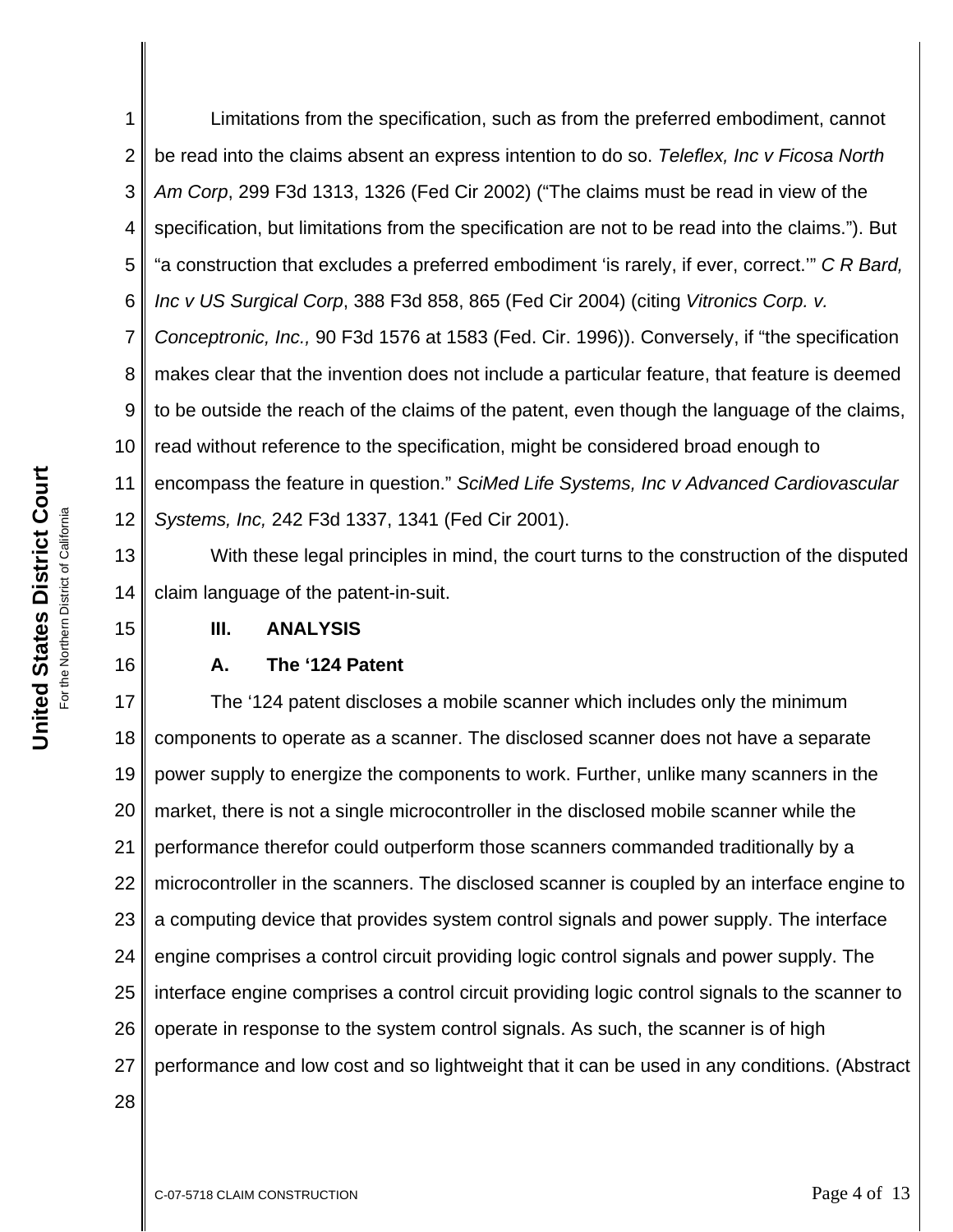United States District Court **United States District Court** For the Northern District of California For the Northern District of California 3

4

1 2 of '124 Patent, Ex. A to Decl. Of Sang. N. Dang. ISO Plustek's Responsive Claim Construction Brief).

## **B. Patent Terms in Dispute**

#### **1. "Main Case"**

5 6 7 8 9 10 Plustek asks the Court to construe this claim as "a compact case that can be made of light but rigid plastic material and that houses *only* a color image sensing module and a motion mechanism." [Alternatively, Plustek asks the Court to construe this term as "a compact case compatible with portability that can be made of light but rigid plastic material and that houses *only* a color image sensing module and a motion mechanism."] (Emphasis added)

11 12 Syscan argues for "a case compatible with portability that houses an image sensing module and a motion mechanism."

13 14 15 16 17 18 The specification clearly distinguishes the patented scanner from the prior art on the basis of the scanner's minimalist approach: "The disclosed invention, for the first time, provides a mobile scanner that has *only the minimum components to operate*." See Dang Decl., ¶ 2, Ex. A ('124 Patent), 2:30-32, emphasis added. "It is disclosed that a mobile scanner includes only the minimum components to operate as a scanner." See Dang Decl., ¶ 2, Ex. A ('124 Patent), Abstract.

19 20 21 22 23 24 "[T]he scanner itself comprises *only an image sensing module and a motion mechanism.*" See Dang Decl., p 2, Ex. A ('124 Patent), 2:42-44, emphasis added. " It should be pointed out that, fundamentally different from the scanners in the market, there is *no microcontroller and other electronic components in main module* to control the operation of the image sensor and the illumination source." See Dang Decl., ¶ 2, Ex. A ('124 Patent), 7:3-7, emphasis added.

25 26 27 28 In summary, it is clear from the specification that the patentee intended only to claim scanners which contain only the components necessary to operate (an image sensing module and a motion mechanism) to distinguish the patented scanner from the prior art. The Federal Circuit has consistently held that "where the specification makes clear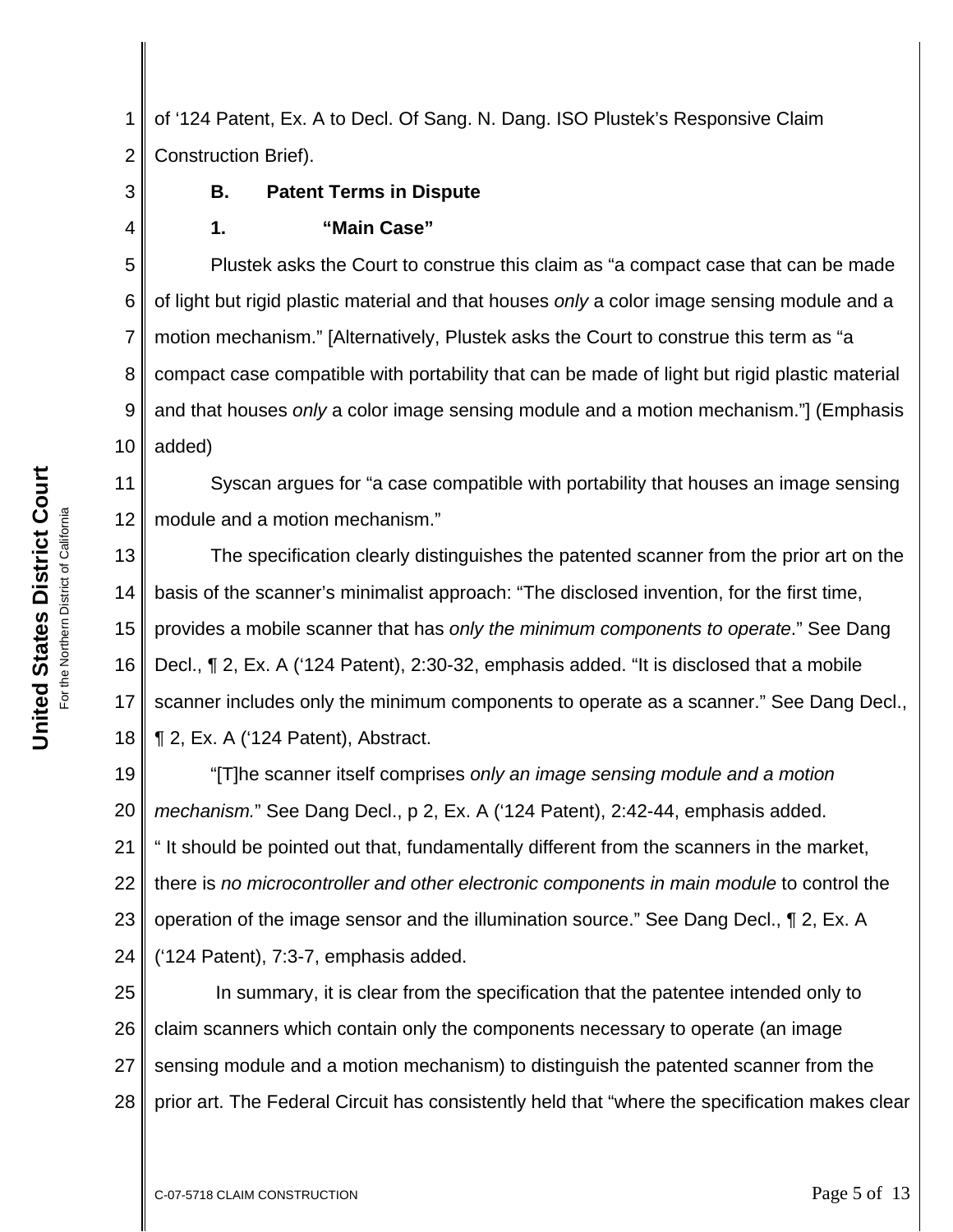1 2 3 4 5 6 7 8 that the invention does not include a particular feature, that feature is deemed to be outside the reach of the claims of the patent, even though the language of the claims, read without reference to the specification, might be considered broad enough to encompass the feature in question." *SciMed Life Systems, Inc.,* 242 F.3d at 1341; see also *CCS Fitness*, 288 F.3d at 1366-67 ("a claim term will not receive its ordinary meaning if the intrinsic evidence shows that the patentee distinguished the term from prior art on the basis of a particular embodiment, expressly disclaimed subject matter, or described a particular embodiment as important to the invention.").

9 10 11 Therefore, the Court construes this claim as "a compact case that can be made of light but rigid plastic material and that houses only an image sensing module and a motion mechanism."

## **2. "Portable Housing"**

13 14 15 16 17 18 Plustek asks the Court to construe this term as "a compact case that can be made of light but rigid plastic material and that houses only a color image sensing module and a motion mechanism," the same as its proposed construction for "main case." Alternatively, "a compact case compatible with portability that can be made of light but rigid plastic material and that houses only a color image sensing module and a motion mechanism." Syscan prefers "a mobile case."

19 20 21 22 23 24 25 26 27 The portable housing must be the main case. The specification fails to mention or describe the term "portable housing", although the claims recite the term. See e.g., Dang Decl., ¶ 2, Ex. A ('124 Patent), 11:28 (claim 8), 12:4 (claim 15), 12:50 (claim 21). In fact, the first time the term "portable housing" is mentioned is in claim 8. See Dang Decl., ¶ 2, Ex. A ('124 Patent), 11:28. In addition, the claims consistently recite that the image sensing module is mounted in the portable housing. See e.g., Dang Decl., ¶ 2, Ex. A ('124 Patent), 11:29 (claim 8), 12:5 (claim 15), 12:51 (claim 21). The specification discloses only one structure, the main case (also referred to as the "main module" or the "compact case"), that contains the image sensing module and the motion mechanism. See e.g., Dang Decl., ¶ 2,

12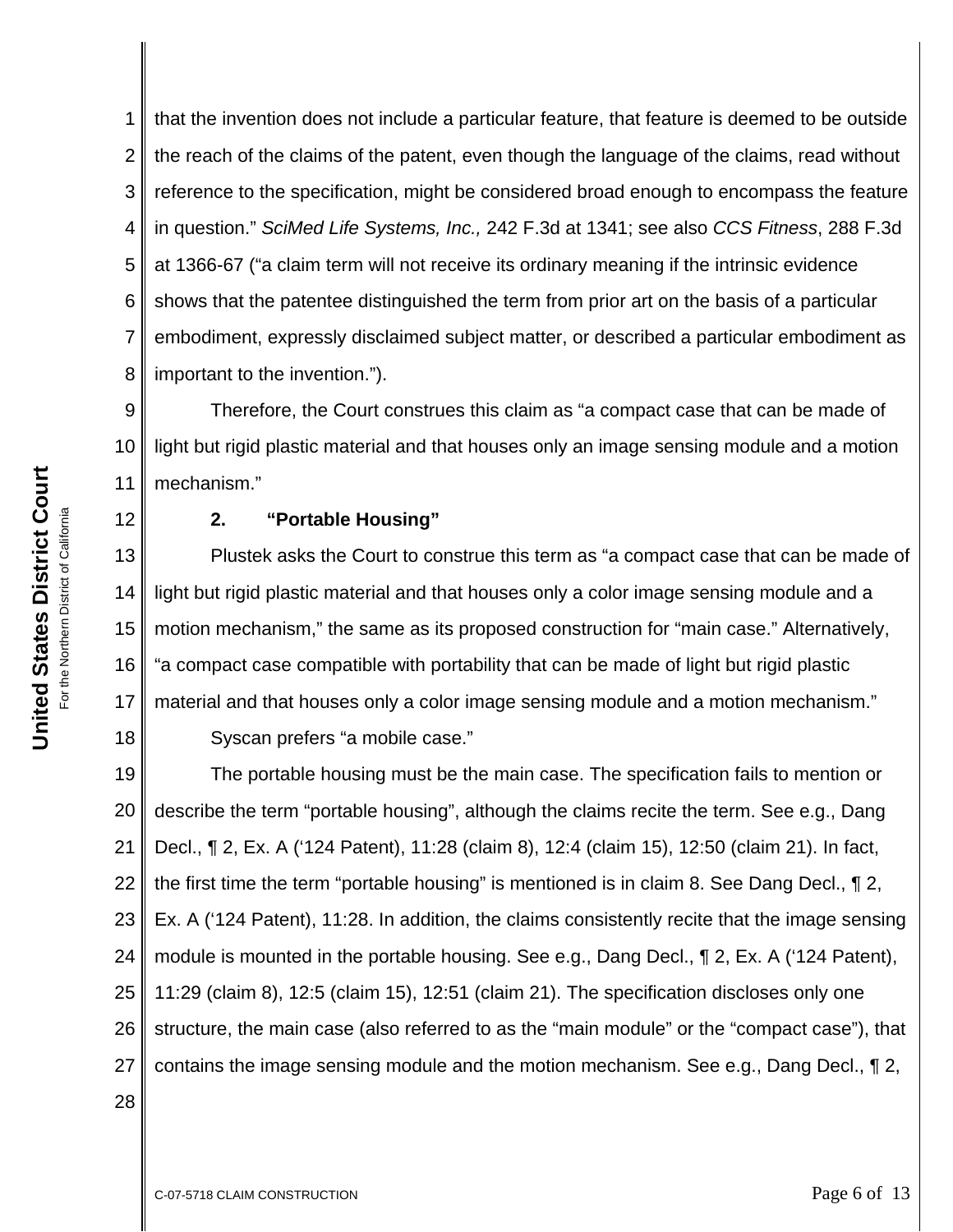3 4 5 6 7 8 9 10 11 12 image sensing module and motion mechanism are housed in a compact case"), 5:27-29 ("Main case 402 houses an image sensing module and motion mechanism…"). Although (claim 21). …" emphasis added).

1

2

the specification does not include the term "portable housing", the claims actually recite the term. See e.g., Dang Decl., ¶ 2, Ex. A ('124 Patent), 11:28 (claim 8), 12:4 (claim 15), 12:50 When the patentee wanted to claim that a particular element resides in the portable housing (or main case), the patentee specifically did so. See e.g., Dang Decl., ¶ 2, Ex. A ('124 Patent), 11:29-30 ("an image sensing module mounted in the housing …" emphasis

Ex. A ('124 Patent), Fig. 4A (element 402 is the main case, element 406 is the image

sensing module, and element 408 represents the motion mechanism), 5:18-20 ("both

added), 10:44 ("a main case housing an image sensing module and a motion mechanism

13 14 15 For all the above reasons, this Court construes the term "portable case" to be "a compact case that can be made of light but rigid plastic material and that houses only a color image sensing module and a motion mechanism."

16

# **3. "Image Sensing Module"**

17 18 19 Plustek asks the Court to construe this term as "a module that is controlled by electronic components located outside of the scanner, and that includes a one-dimensional image sensor, an optical system, and a first illumination source."

20 21 Syscan argues it should be "a module including a one-dimensional image sensor, an optical system, and a first illumination source."

22 23 24 The specifications provide, inter alia, that "[T]he scanner itself comprises *only an image sensing module and a motion mechanism*." See Dang Decl., ¶ 2, Ex. A ('124 Patent), 2:42-44, emphasis added.

25 26 27 28 "It should be pointed out that, *fundamentally different from the scanners in the market, there is no microcontroller and other electronic components in main module 402* to control the operation of the image sensor and the illumination source. Dang Decl., ¶ 2, Ex. A '124 Patent), 7:3-7, emphasis added.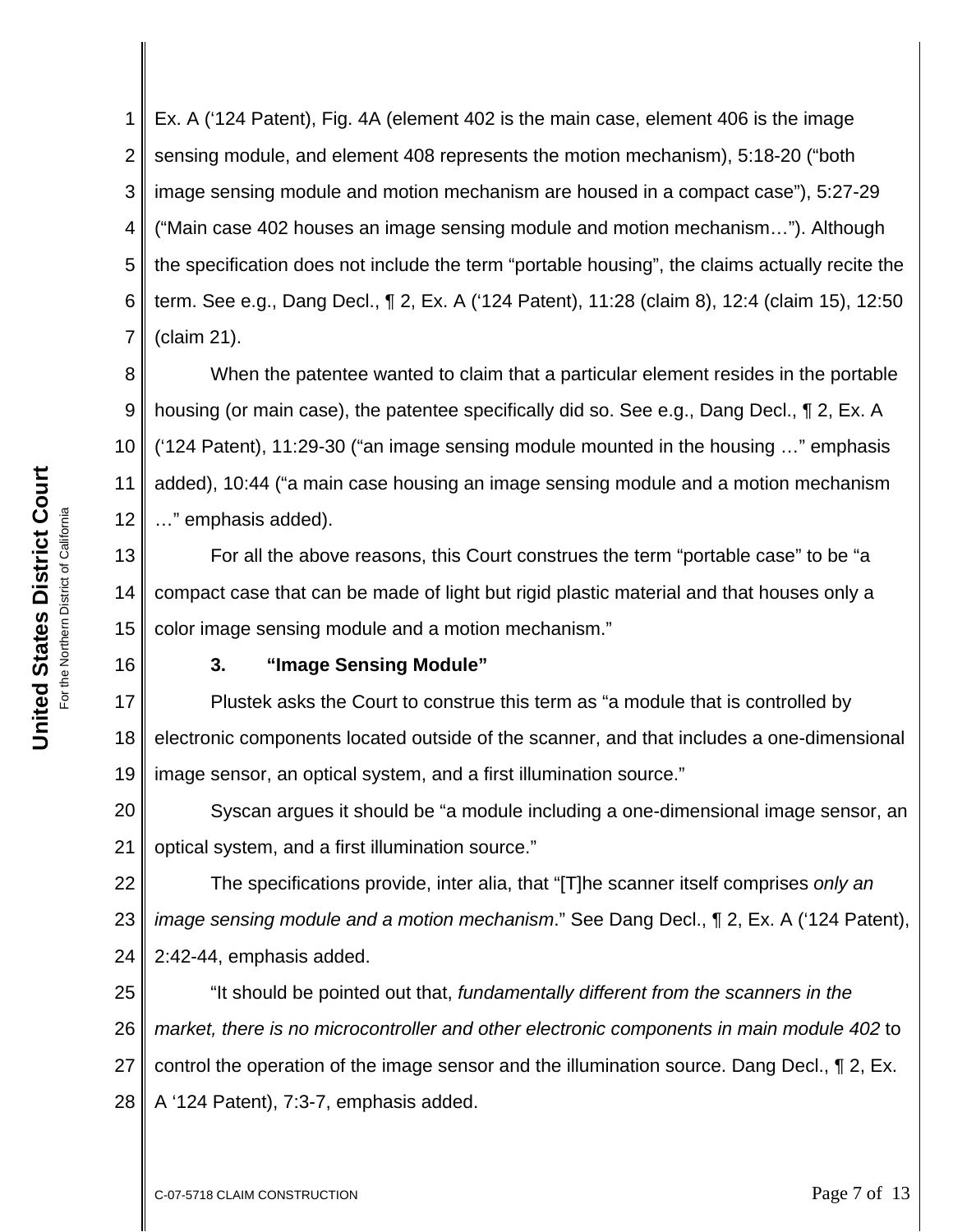1 2 3 4 5 6 7 8 9 10 11 12 It is clear from the specification that the patentee intended only to claim scanners which contain only the components necessary to operate (an image sensing module and a motion mechanism) to distinguish the patented scanner from the prior art. The Federal Circuit has consistently held that "where the specification makes clear that the invention does not include a particular feature, that feature is deemed to be outside the reach of the claims of the patent, even though the language of the claims, read without reference to the specification, might be considered broad enough to encompass the feature in question." *SciMed Life Systems, Inc.*, 242 F.3d at 1341; see also *CCS Fitness*, 288 F.3d at 1366-67 ("a claim term will not receive its ordinary meaning if the intrinsic evidence shows that the patentee distinguished the term from prior art on the basis of a particular embodiment, expressly disclaimed subject matter, or described a particular embodiment as important to the invention.").

13 14 15 The Court construes this claim as "a module that is controlled by electronic components located outside of the scanner, and that includes a one-dimensional image sensor, an optical system, and a first illumination source."

16

### **4. " Motion Mechanism"**

17 18 19 20 Plustek asks the Court to construe this term as "a mechanism that is controlled by electronic components located outside of the scanner, and that is responsible for moving the scanning document so as to cause it to pass through the image sensing module at a steady speed."

21 22 Syscan argues for "that mechanism responsible for moving the scanning document so as to cause it to pass through the image sensing module at a steady speed."

23 24 25 26 27 28 The specification states that "*fundamentally different* from the scanners in the market, there is *no microcontroller and other electronic components* in main module 402 to control the operation of the image sensor and the illumination source." See Dang Decl., ¶ 2, Ex. A ('124 Patent), 7:3-7, emphasis added. The interface engine and the control circuit are electronic components that control the operation of the image sensor and the illumination source as well as the motion mechanism. See e.g., Dang Decl., ¶ 2, Ex. A ('124 Patent), Fig. 3, 6:32-34, 11:9-13 (claim 5), Fig. 5, 7:63-65, 7:66-8:10.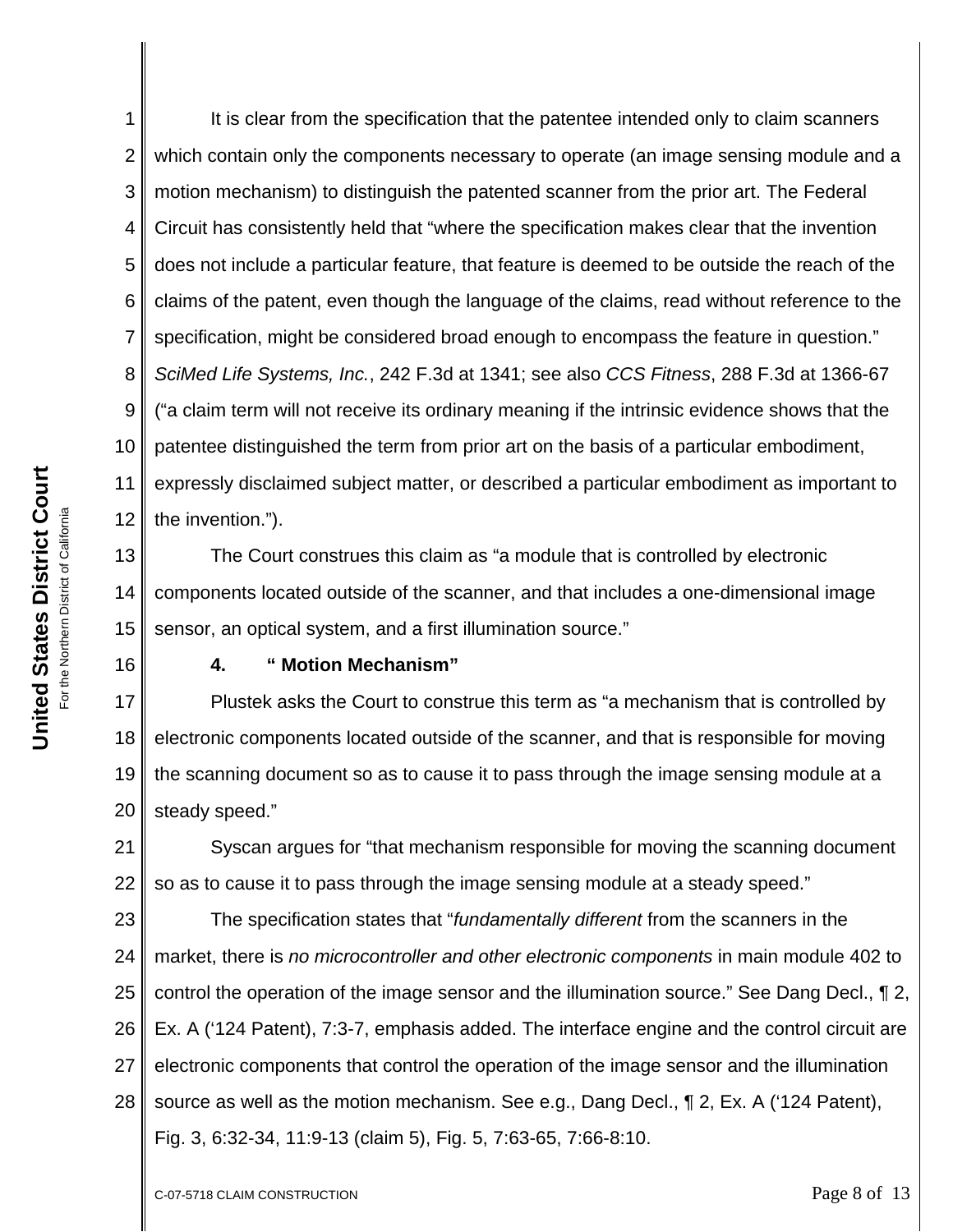1 2 3 4 5 6 7 8 9 10 11 The patent's express exclusion dictates that the image sensor (or image sensing module) and the motion mechanism must be controlled by electronic components located outside of the patented scanner. *SciMed Life Systems, Inc.*, 242 F.3d at 1341 ("where the specification makes clear that the invention does not include a particular feature, that feature is deemed to be outside the reach of the claims of the patent, even though the language of the claims, read without reference to the specification, might be considered broad enough to encompass the feature in question"); see also *CCS Fitness*, 288 F.3d at 1366-67 ("a claim term will not receive its ordinary meaning if the intrinsic evidence shows that the patentee distinguished the term from prior art on the basis of a particular embodiment, expressly disclaimed subject matter, or described a particular embodiment as important to the invention.").

12 13 14 15 The Court construes this claim as "a mechanism that is controlled by electronic components located outside of the scanner, and that is responsible for moving the scanning document so as to cause it to pass through the image sensing module at a steady speed."

16

### **5. "Interface Engine"**

17 18 Plustek asks the Court to construe this term as "an interface module located outside of the main case that houses the image sensing module and the motion mechanism."

19 20 21 22 Syscan argues it should be "a control circuit that receives system control signals and electrical power from the computing device and generates logical control signals for the image sensing module and motion mechanism and provides electrical power to the image sensing module and motion mechanism."

23 24 25 26 27 28 The interface engine and the control circuit are electronic components that control the operation of the image sensor and the illumination source as well as the motion mechanism. See e.g., Dang Decl., ¶ 2, Ex. A ('124 Patent), Fig. 3, 6:32-34, ("interface engine 312 provides an interface between image sensing module 302 and computing device 314.") 11:9-13 (claim 5) ("the interface engine provides a power supply and control signals to the image sensing module and the motion mechanism to operate when the interface engine [is] coupled to the computing device."), Fig. 5, Therefore, the interface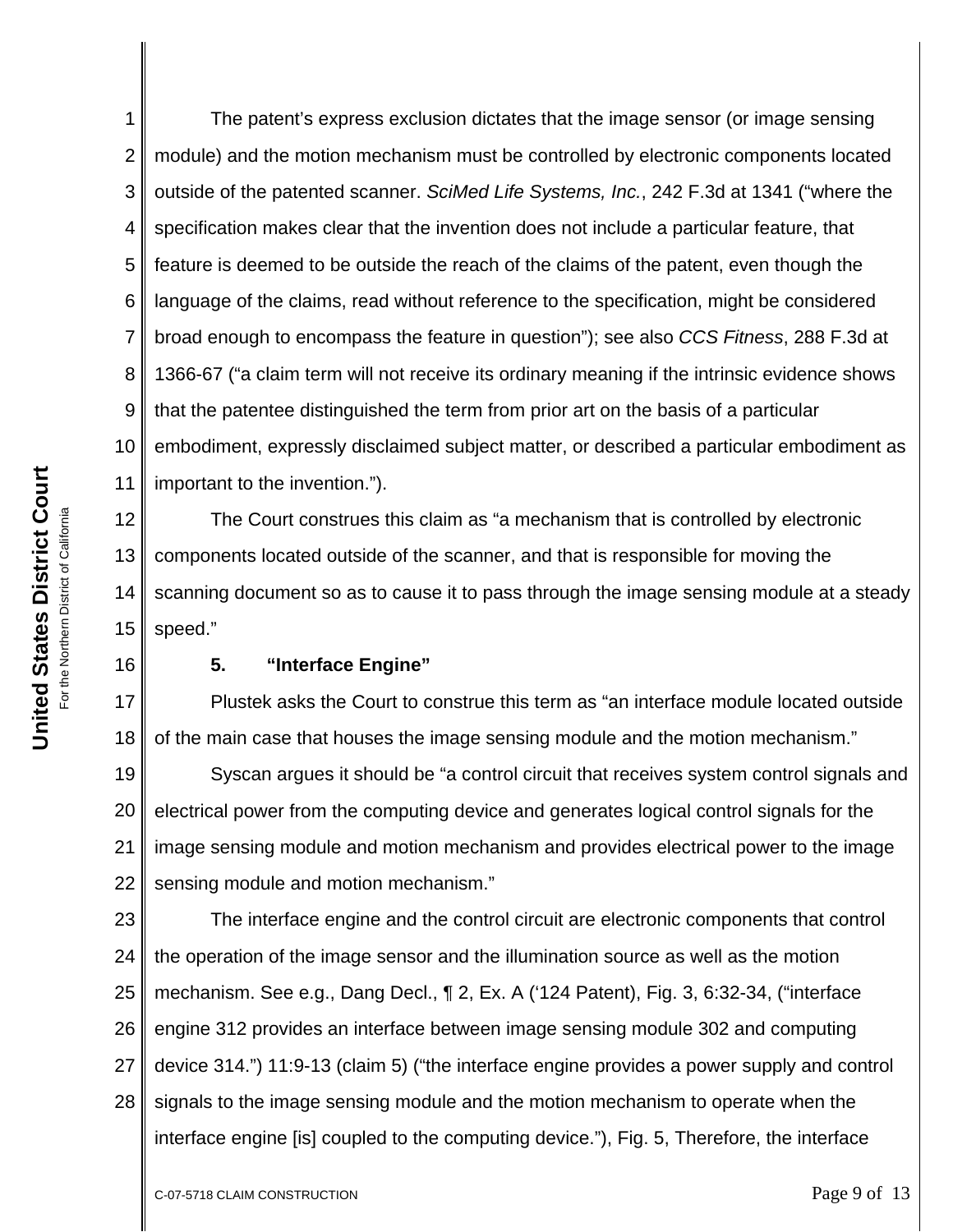1 2 engine and the control circuit must be located outside of the main case. *SciMed Life Systems, Inc.*, 242 F.3d at 1341; see also *CCS Fitness*, 288 F.3d at 1367.

3 4 The Court construes this claim as "an interface module located outside of the main case that houses the image sensing module and the motion mechanism."

### **6. "Control Circuit"**

6 8 Plustek argues for "an electronic circuit that is located outside of the main case and that receives system control signals from the computing device and generates logical control signals for the image sensing module and motion mechanism."

9 10 11 Syscan argues for "a circuit that receives system control signals from the computing device and generates logical control signals for the image sensing module and motion mechanism."

12 13 14 15 16 17 18 19 20 21 22 23 24 25 26 27 The specification repeatedly and clearly distinguishes the patented scanner from the prior art on the basis of the patented scanner's minimalist approach. More specifically, the specification states that "fundamentally different from the scanners in the market, there is *no microcontroller and other electronic components in main module 402 to control the operation of the image sensor and the illumination source."* See Dang Decl., ¶ 2, Ex. A ('124 Patent), 7:3-7, emphasis added. The patent's express exclusion dictates that the image sensor (or image sensing module) and the motion mechanism must be controlled by electronic components located outside of the patented scanner. *SciMed Life Systems, Inc*., 242 F.3d at 1341 ("where the specification makes clear that the invention does not include a particular feature, that feature is deemed to be outside the reach of the claims of the patent, even though the language of the claims, read without reference to the specification, might be considered broad enough to encompass the feature in question"); see also *CCS Fitness*, 288 F.3d at 1366-67 ("a claim term will not receive its ordinary meaning if the intrinsic evidence shows that the patentee distinguished the term from prior art on the basis of a particular embodiment, expressly disclaimed subject matter, or described a particular embodiment as important to the invention.").

The interface engine and the control circuit are electronic components that control the operation of the image sensor and the illumination source as well as the motion

5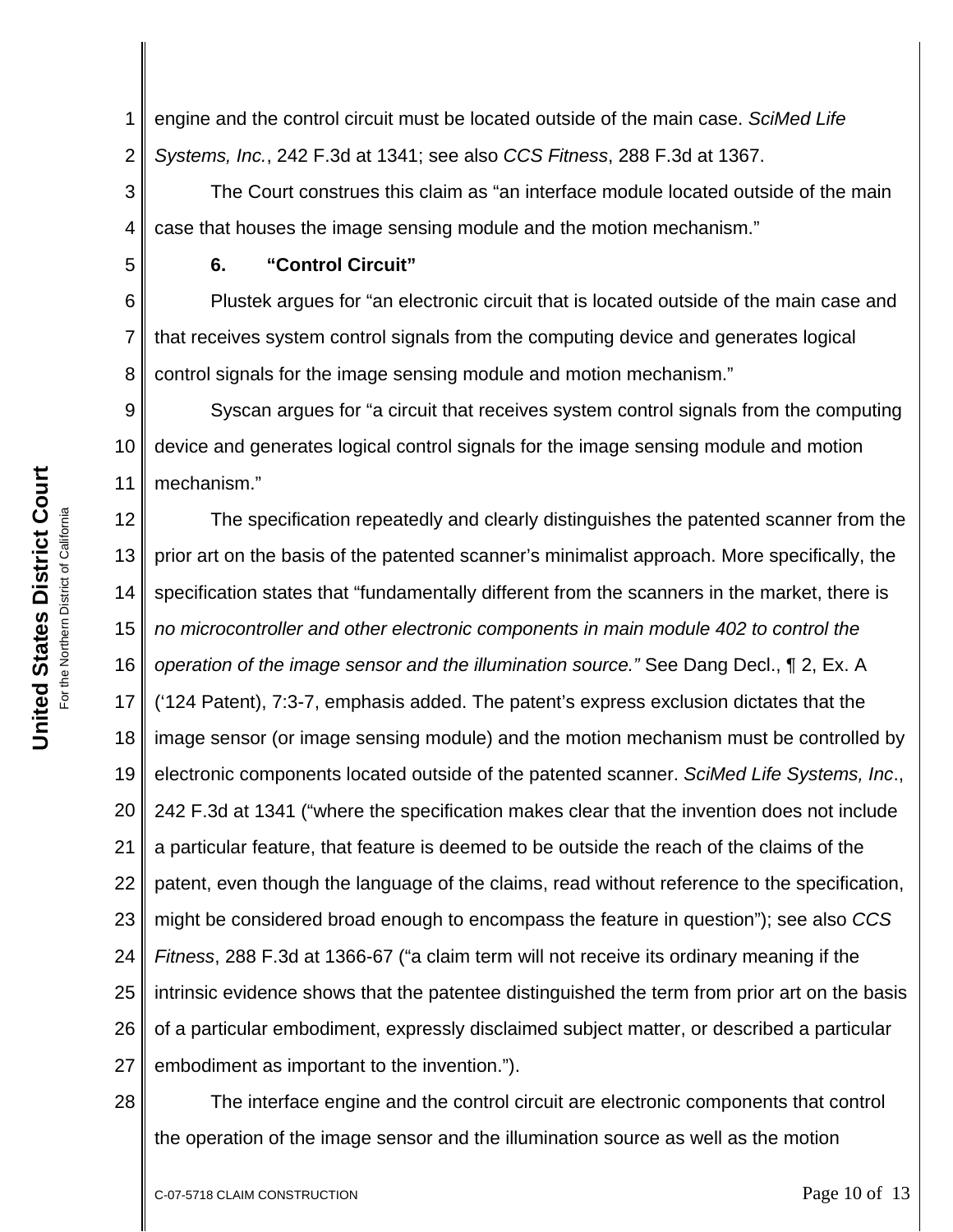1 2 3 4 mechanism. See e.g., Dang Decl., ¶ 2, Ex. A ('124 Patent), Fig. 3, 6:32-34, 11:9-13 (claim 5), Fig. 5. Therefore, the interface engine and the control circuit must be located outside of the main case. *SciMed Life Systems, Inc*., 242 F.3d at 1341; see also *CCS Fitness*, 288 F.3d at 1367.

The Court construes this claim as "an electronic circuit that is located outside of the main case and that receives system control signals from the computing device and

6 7

generates logical control signals for the image sensing module and motion mechanism."

**7. "Mobile Scanner"**

9 10 Plustek asks the Court to construe this term narrowly, as "a dual-mode portable scanner."

Syscan asks for a broader interpretation, as "a portable scanner, so lightweight that

12 it can be used in any conditions."

The patentee distinguished prior art based on the patented scanner's ability to

14 perform both opaque and transparent scanning:

According to one aspect of the present invention, the disclosed scanner comprises two demountable cases. The main case houses the image sensing module and the motion mechanism and the base case houses a second illumination source. The first illumination source in the image sensing module provides front illumination to an opaque scanning object while the second illumination source provides back illumination to a transparent scanning object, as such the disclosed scanner is capable of scanning both opaque and transparent materials, a dual scanning feature that has been long sought in the scanning market.…21

19

5

8

11

13

15

16

17

18

20

25

28

base module 404 mounted to main module 402, mobile scanner 400 is capable of scanning

Base module 404 is one of the distinctive features of the present invention. With

21 22 both transparent and opaque documents.

Where the specification clearly shows a particular feature that is distinctive over the

23 24 prior art, then the claims should be construed to include that feature. *SciMed*, 242 F.3d at

1342-44; see also *CCS Fitness, Inc.*, 288 F.3d at 1366-67.

26 27 The Summary of the Invention of the '124 Patent states, "According to another aspect of the present invention, the disclosed scanner comprises two demountable cases"

(2:59-60). The Specification further states that a "dual scanning feature" has been long

sought in the scanning market (3:1-2) and further specified that (i) this embodiment of the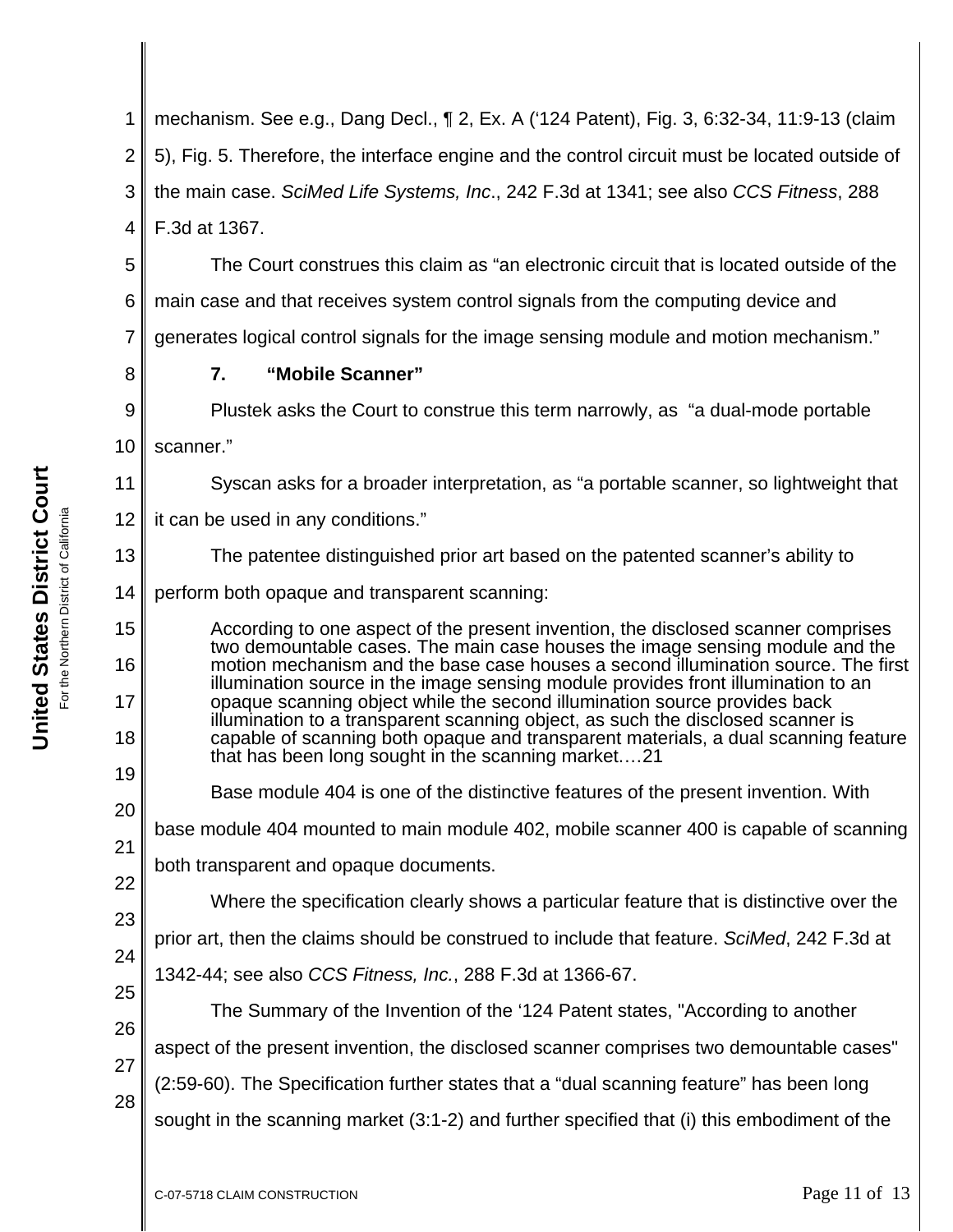1 2 3 4 mobile scanner has two demountable portions, a main case and a base case (5:24-27), emphasis added, (ii) in this embodiment the operator user uses a main module to scan paper-sheet materials (6:3-6), and (iii) the user can mount the base module onto the *main module when the user decides to scan transparent materials* (6:6-10), emphasis added.

5 6 7 8 The Specification makes clear that this embodiment of the mobile scanner can perform (i) a single-mode scanning feature solely for the opaque materials by using main case (2:60-66, 6:3-6), and (ii) another single-mode scanning feature for the transparent materials by mounting the base case to the main case (2:62-66, 5:43-46, 6:6-9).

9 10 11 12 The asserted claims can be assigned a narrower scope only if there is some indication in the patent or the prosecution history that the term was meant to have a more restrictive meaning as used in the patent, or a broader meaning was disclaimed during prosecution. *Phillips v. AWH Corp.*, 415 F.3d 1303, 1316 (Fed. Cir. 2005) (en banc).

13 14 The Court construes this claim as "a portable scanner, so lightweight that it can be used in any conditions."

15

## **8. " First Illumination Source"**

16 17 18 Plustek argues for a construction of this term as "a light source comprising three colored lights to provide illumination to the front face of a scanning object when the scanning object is opaque."

19 20 Syscan asks the Court to adopt its construction of "an illumination source providing front illumination to an opaque scanning object."

21 22 23 24 25 26 27 28 The pertinent law requires that the asserted claims can be assigned a narrower scope only if there is some indication in the patent or the prosecution history that the term was meant to have a more restrictive meaning as used in the patent, or a broader meaning was disclaimed during prosecution. *Saunders Group, Inc. v. Comfortrac, Inc*, 492 F.3d 1326 at 1331 (Fed. Cir. 2007) (internal citation omitted). Thus, nothing in the plain language of the '124 Patent or specification supports the limitation "first illumination source is a light source comprising three colored lights." Such a narrow construction fails the test of *Saunders Group*.